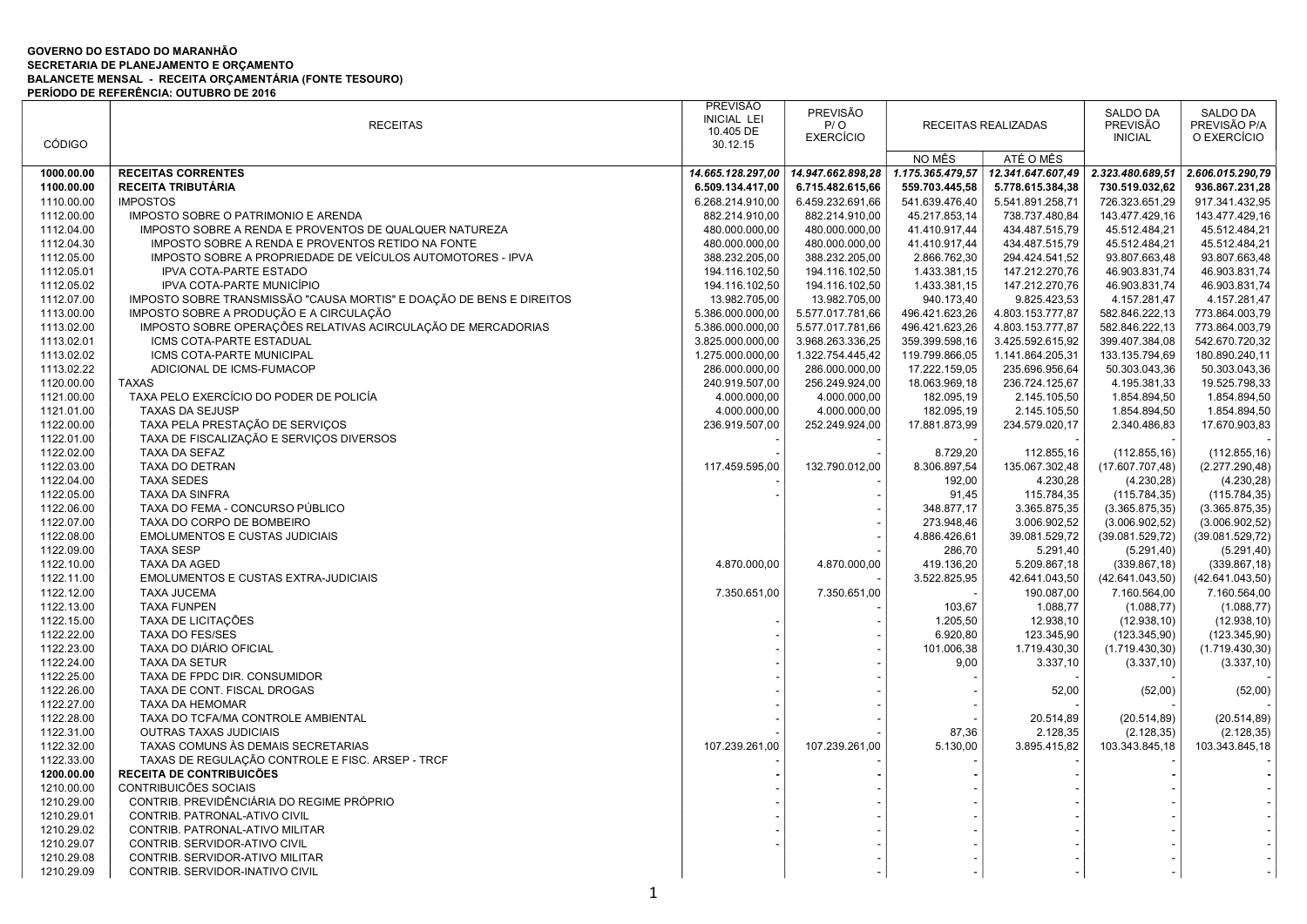| 1210.29.10               | CONTRIB. SERVIDOR-INATIVO MILITAR                                      |                                |                                |                               |                                |                                 |                                 |
|--------------------------|------------------------------------------------------------------------|--------------------------------|--------------------------------|-------------------------------|--------------------------------|---------------------------------|---------------------------------|
| 1210.29.11               | CONTRIB. PENSIONISTA CIVIL                                             |                                |                                |                               |                                |                                 |                                 |
| 1210.29.12               | CONTRIB. PENSIONISTA MILITAR                                           |                                |                                |                               |                                |                                 |                                 |
| 1210.46.00               | COMP. PREV/REG GERAL E OS REG. PROP. PREV. SERV.                       |                                |                                |                               |                                |                                 |                                 |
| 1220.00.00               | CONTRIBUIÇÕES ECONÔMICAS                                               |                                |                                |                               |                                |                                 |                                 |
| 1300.00.00               | <b>RECEITA PATRIMONIAL</b>                                             | 129.883.418,00                 | 130.260.170,48                 | 13.231.926,98                 | 129.031.518,62                 | 851.899,38                      | 1.228.651,86                    |
| 1310.00.00               | RECEITAS IMOBILIÁRIAS                                                  | 35.114,00                      | 35.114,00                      | 5.475,00                      | 27.133,03                      | 7.980,97                        | 7.980,97                        |
| 1320.00.00               | RECEITAS DE VALORES MOBILIÁRIOS                                        | 129.848.304,00                 | 130.225.056,48                 | 13.226.451,98                 | 129.004.385,59                 | 843.918,41                      | 1.220.670,89                    |
| 1323.00.00               | PARTICIPAÇÕES                                                          |                                |                                |                               | 4.408.968,59                   | (4.408.968,59)                  | (4.408.968, 59)                 |
| 1325.00.00               | REMUNERAÇÃO DE DEPÓSITOS BANCÁRIOS                                     | 129.848.304,00                 | 130.225.056,48                 | 12.584.721,52                 | 112.238.203,92                 | 17.610.100,08                   | 17.986.852,56                   |
| 1328.00.00               | OUTRAS RECEITAS DE VALORES MOBILIÁRIOS                                 |                                |                                | 641.730,46                    | 12.357.213,08                  | (12.357.213,08)                 | (12.357.213,08)                 |
| 1330.00.00               | RECEITA DE CONCESSÕES E PERMISSÕES                                     |                                |                                |                               |                                |                                 |                                 |
| 1340.00.00               | COMPENSACÕES FINANCEIRAS                                               |                                |                                |                               |                                |                                 |                                 |
| 1390.00.00               | OUTRAS RECEITAS PATRIMONIAIS                                           |                                |                                |                               |                                |                                 |                                 |
| 1600.00.00               | <b>RECEITA DE SERVIÇOS</b>                                             | 4.627.627,00                   | 4.627.627,00                   | 2.315,00                      | 748.854,95                     | 3.878.772,05                    | 3.878.772,05                    |
| 1600.01.00               | SERVIÇOS COMERCIAIS                                                    |                                |                                | 2.315,00                      | 715.636,32                     | (715.636, 32)                   | (715.636, 32)                   |
| 1600.02.00               | SERVIÇOS FINANCEIROS                                                   |                                |                                |                               |                                |                                 |                                 |
| 1600.06.00               | SERVIÇOS PORTUÁRIOS                                                    |                                |                                |                               |                                |                                 |                                 |
| 1600.12.00               | RECEITAS JUDICIAIS                                                     |                                |                                |                               | 33.218,63                      | (33.218, 63)                    | (33.218, 63)                    |
| 1600.13.00               | SERVIÇOS ADMINISTRATIVOS                                               |                                |                                |                               |                                |                                 |                                 |
| 1600.16.00               | SERVIÇOS EDUCACIONAIS                                                  |                                |                                |                               |                                |                                 |                                 |
| 1600.17.00               | SERVIÇOS AGROPECURIOS                                                  |                                |                                |                               |                                |                                 |                                 |
| 1600.30.00               | SERVIÇOS DE TRÂNSITO                                                   |                                |                                |                               |                                |                                 |                                 |
| 1600.40.00               | SERVIÇOS AMBIENTAIS                                                    | 4.627.627,00                   | 4.627.627.00                   |                               |                                | 4.627.627.00                    | 4.627.627,00                    |
| 1600.99.00<br>1700.00.00 | OUTROS SERVIÇOS<br>TRANSFERÊNCIAS CORRENTES                            | 7.857.406.578,00               | 7.922.571.738,00               | 579.448.034,54                | 6.229.098.011,05               | 1.628.308.566,95                | 1.693.473.726,95                |
| 1720.00.00               | TRANSFERÊNCIAS INTERGOVERNAMENTAIS                                     | 7.837.008.022,00               | 7.902.053.662,00               | 579.448.034,54                | 6.228.718.273,20               | 1.608.289.748,80                | 1.673.335.388,80                |
| 1721.00.00               | TRANSFERÊNCIAS DA UNIÃO                                                | 6.610.296.801,00               | 6.675.342.441,00               | 486.787.656,95                | 5.176.069.328,17               | 1.434.227.472,83                | 1.499.273.112,83                |
| 1721.01.00               | PARTICIPAÇÃO NA RECEITA DA UNIÃO                                       | 5.996.515.967,00               | 6.022.035.680,00               | 435.555.552,30                | 4.650.335.290,22               | 1.346.180.676,78                | 1.371.700.389,78                |
| 1721.01.01               | COTA-PARTE DO FUNDO DE PARTICIPAÇÃO DOS ESTADOS                        | 5.950.000.000,00               | 5.950.000.000,00               | 430.661.606,80                | 4.567.639.661,88               | 1.382.360.338,12                | 1.382.360.338,12                |
| 1721.01.12               | COTA-PARTE DO IMPOSTO SOBRE PRODUTOS INDUSTRIALIZADOS-IPI              | 42.315.000,00                  | 42.315.000,00                  | 4.818.051,25                  | 44.924.173,86                  | (2.609.173,86)                  | (2.609.173, 86)                 |
|                          | <b>COTA-PARTE ESTADOS</b>                                              | 31.736.250,00                  | 31.736.250,00                  | 3.613.538,44                  | 33.693.130,40                  | (1.956.880, 40)                 | (1.956.880, 40)                 |
|                          | COTA-PARTE MUNICÍPIOS                                                  | 10.578.750,00                  | 10.578.750,00                  | 1.204.512,81                  | 11.231.043,47                  | (652.293, 47)                   | (652.293, 47)                   |
| 1721.01.13               | CONTRIBUIÇÃO DE INTERVENÇÃO NO DOMÍNIO ECONÔMICO                       | 4.200.000,00                   | 29.719.713,00                  | 75.894,25                     | 37.771.441,30                  | (33.571.441,30)                 | (8.051.728, 30)                 |
|                          | COTA-PARTE ESTADOS                                                     | 3.150.000,00                   | 22.289.784,75                  | 56.920,69                     | 28.328.580,98                  | (25.178.580,98)                 | (6.038.796, 23)                 |
|                          | COTA-PARTE MUNICÍPIOS                                                  | 1.050.000,00                   | 7.429.928,25                   | 18.973,56                     | 9.442.860,33                   | (8.392.860, 33)                 | (2.012.932,08)                  |
| 1721.01.30               | COTA-PARTE CONTRIB. SAL. EDUC. QUOT. EST/FEDERAL                       |                                |                                |                               |                                |                                 |                                 |
| 1721.01.32               | COTA-PARTE IMPOSTOS/O.C. CAMB. E SEG. T.V.M. COMER. OURO               | 967,00                         | 967,00                         |                               | 13,18                          | 953,82                          | 953,82                          |
| 1721.01.99               | OUTRAS TRANSFERÊNCIAS DA UNIÃO                                         |                                |                                |                               |                                |                                 |                                 |
| 1721.09.00               | TRANSFERÊNCIAS DA UNIÃO                                                |                                |                                |                               |                                |                                 |                                 |
| 1721.22.00               | TRANSFERÊNCIA DA COMPENSAÇÃO FINANCEIRA                                | 67.069.147,00                  | 67.069.147,00                  | 5.930.291,12                  | 43.289.541,74                  | 23.779.605,26                   | 23.779.605,26                   |
| 1721.22.11               | COTA-PARTE COMPENS. FINANC. RECUR. HÍDRICOS CFRH                       | 5.786.780,00                   | 5.786.780,00                   | 262.341,25                    | 3.667.782,38                   | 2.118.997,62                    | 2.118.997,62                    |
| 1721.22.20               | COTA-PARTE COMP. FINAC. RECUR. MINERAIS CFEM                           | 14.032.367,00                  | 14.032.367,00                  | 73.196,15                     | 613.803,39                     | 13.418.563,61                   | 13.418.563,61                   |
| 1721.22.70               | COTA-PARTE FUNDO ESPECIAL DO PETRÓLEO - FEP                            | 47.250.000,00                  | 47.250.000,00                  | 5.594.753,72                  | 39.007.955,97                  | 8.242.044,03                    | 8.242.044,03                    |
|                          | TRANSFERÊNCIAS DE RECURSOS DO SISTEMA ÚNICO DE SAÚDE-SUS FUNDO A FUNDO |                                |                                |                               | 331.264.060,75                 |                                 |                                 |
| 1721.33.00               |                                                                        | 440.409.918,00                 | 457.648.895,00                 | 34.980.279,81                 |                                | 109.145.857,25                  | 126.384.834,25                  |
| 1721.33.07               | CONV. MDS E COMB A FOME PROG. LEITE é VIDA<br>SAÚDE GESTÃO PLENA       | 46.564.913,00                  | 46.564.913,00                  |                               |                                | 46.564.913,00                   | 46.564.913,00                   |
| 1721.33.50<br>1721.35.00 | TRANSFERÊNCIAS DE REC. DO FUNDO NACIONAL DO DESENV. EDUCAÇÃO - FNDE    | 393.845.005,00                 | 411.083.982,00                 | 34.980.279,81<br>6.575.936,53 | 331.264.060,75                 | 62.580.944,25                   | 79.819.921,25<br>(270.365, 55)  |
| 1721.35.01               | TRANSFERÊNCIA DO SALÁRIO EDUCAÇÃO                                      | 43.694.190,00<br>21.694.190,00 | 58.208.679,00<br>30.624.494,00 | 1.589.409,33                  | 58.479.044,55<br>16.854.882,88 | (14.784.854,55)<br>4.839.307,12 | 13.769.611,12                   |
| 1721.35.06               |                                                                        |                                |                                | 4.986.527,20                  |                                | (506.602,00)                    |                                 |
| 1721.35.99               | MERENDA ESCOLAR<br>OUTRAS TRANSF. DO FNDE                              | 22.000.000,00                  | 22.000.000,00<br>5.584.185,00  |                               | 22.506.602,00<br>19.117.559,67 | (19.117.559,67)                 | (506.602,00)<br>(13.533.374.67) |
| 1721.36.00               | TRANSFERÊNCIA FINANCEIRA DO ICMS DESONERAÇÃO                           | 28.572.914,00                  | 28.572.914,00                  | 2.046.037,50                  | 20.460.375,00                  | 8.112.539,00                    | 8.112.539,00                    |
| 1721.99.00               | OUTRAS TRANSFERÊNCIAS DA UNIÃO                                         | 34.034.665,00                  | 41.807.126,00                  | 1.699.559,69                  | 72.241.015,91                  | (38.206.350,91)                 | (30.433.889, 91)                |
| 1721.99.10               | <b>CONVÊNIOS</b>                                                       | 34.034.665,00                  | 41.807.126,00                  | 1.699.559,69                  | 53.478.457,16                  | (19.443.792, 16)                | (11.671.331, 16)                |
| 1721.99.30               | AUXILIO FINANCEIRO PARA FOMENTO E EXPORTAÇÕES                          |                                |                                |                               | 18.762.558,75                  | (18.762.558,75)                 | (18.762.558,75)                 |
| 1723.00.00               | TRANSFERÊNCIAS DE MUNICÍPIOS                                           |                                | 119.520,00                     |                               | 134.000,00                     | (134.000,00)                    | (14.480,00)                     |
| 1724.00.00               | TRANSFERÊNCIAS MULTIGOVERNAMENTAIS                                     | 1.226.711.221,00               | 1.226.711.221,00               | 92.660.377,59                 | 1.052.648.945,03               | 174.062.275,97                  | 174.062.275,97                  |
| 1724.01.00               | TRANSFÊRENCIAS DE RECURSOS - FUNDEB                                    | 741.686.436,00                 | 741.686.436,00                 | 50.721.384,14                 | 520.672.250,45                 | 221.014.185,55                  | 221.014.185,55                  |
| 1724.02.00               | TRANSFERÊNCIA DE RECURSOS DA COMPLEMENTAÇÃO DA UNIÃO AO FUNDEB         | 485.024.785,00                 | 485.024.785,00                 | 41.938.993,45                 | 531.976.694,58                 | (46.951.909,58)                 | (46.951.909,58)                 |
|                          |                                                                        |                                |                                |                               |                                |                                 |                                 |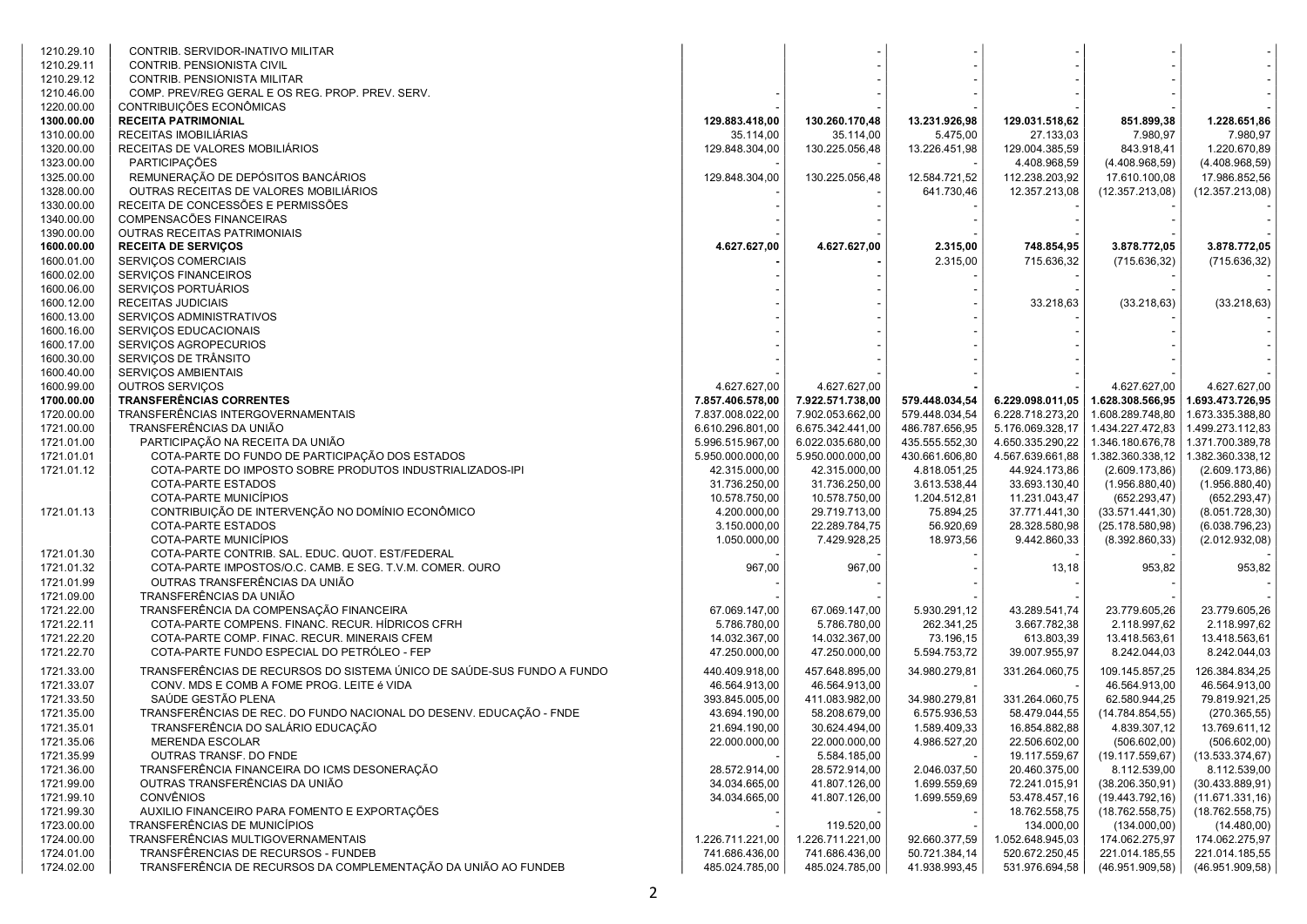| 1730.00.00               | TRANSFERÊNCIAS DE INSTITUIÇÕES PRIVADAS                     | 20.398.556,00                  | 20.398.556,00                  |                              | 245.737,85                     | 20.152.818,15                  | 20.152.818,15                  |
|--------------------------|-------------------------------------------------------------|--------------------------------|--------------------------------|------------------------------|--------------------------------|--------------------------------|--------------------------------|
| 1750.00.00               | TRANSFERÊNCIAS DE PESSOAS                                   |                                |                                |                              |                                |                                |                                |
| 1760.00.00               | TRANSFERENCIAS DE CONVENIOS                                 |                                |                                |                              |                                |                                |                                |
| 1900.00.00               | <b>OUTRAS RECEITAS CORRENTES</b>                            | 164.076.257,00                 | 174.720.747,14                 | 22.979.757,47                | 204.153.838,49                 | (40.077.581.49)                | (29.433.091.35)                |
| 1910.00.00               | MULTAS E JUROS DE MORA                                      | 35.489.477,00                  | 40.133.967,14                  | 6.322.475,33                 | 59.100.871,77                  | (23.611.394,77)                | (18.966.904, 63)               |
| 1911.00.00               | MULTAS E JUROS DE MORA/TRIBUTOS                             | 35.489.477,00                  | 40.133.967,14                  | 6.276.215,39                 | 58.250.767,49                  | (22.761.290,49)                | (18.116.800, 35)               |
| 1911.10.00               | MULTAS E JUROS DE MORA DO ICMS                              | 14.035.142,00                  | 14.035.142,00                  | 3.739.102,84                 | 30.267.930,48                  | (16.232.788,48)                | (16.232.788,48)                |
| 1911.12.00               | MULTAS E JUROS MORA DIV. ATIVA                              | 4.307.951,00                   | 4.307.951,00                   | 491.410.87                   | 3.390.389,32                   | 917.561,68                     | 917.561,68                     |
| 1911.13.00               | MULTAS E JUROS DE MORADO ITCD                               |                                |                                | 9752,57                      | 63.069,63                      | (63.069, 63)                   | (63.069, 63)                   |
| 1911.14.00               | MULTAS E JUROS DE MORADO FUMACOP                            | 6.808,00                       | 6.808,00                       | 13.532,55                    | 36.823,93                      | (30.015, 93)                   | (30.015, 93)                   |
| 1911.16.00               | MULTAS E JUROS DE MORA DO IPVA                              | 577.246,00                     | 577.246,00                     | 216.105,30                   | 2.319.945,38                   | (1.742.699, 38)                | (1.742.699, 38)                |
| 1911.17.00               | <b>INDENIZAÇÕES</b>                                         |                                |                                |                              |                                |                                |                                |
| 1911.18.00               | <b>RESTITUIÇÕES</b>                                         |                                |                                |                              |                                |                                |                                |
| 1911.19.00               | MULTAS DE TRÂNSITO                                          |                                | 4.644.490,14                   | 1.012.802,31                 | 13.185.309,60                  | (13.185.309,60)                | (8.540.819, 46)                |
| 1911.19.01               | MULTA ESTADUAL DE TRÂNSITO - DETRAN                         |                                | 4.644.490,14                   | 732.717,07                   | 8.464.937,41                   | (8.464.937, 41)                | (3.820.447, 27)                |
| 1911.19.02               | PARCELA MULTA ESTADUAL - PM                                 |                                |                                | 38.570,00                    | 477.315,00                     | (477.315,00)                   | (477.315,00)                   |
| 1911.19.03               | PARCELA MULTA MUNICIPAL - DETRAN                            |                                |                                | 118.740,00                   | 2.627.124,00                   | (2.627.124,00)                 | (2.627.124,00)                 |
| 1911.19.04               | PARCELA MULTA MUNICIPAL - PM                                |                                |                                | 990,00                       | 14.905,00                      | (14.905,00)                    | (14.905,00)                    |
| 1911.19.05               | MULTA ESTADUAL DE TRÂNSITO INTERESTADUAL                    |                                |                                | 121.785,24                   | 1.601.028,19                   | (1.601.028, 19)                | (1.601.028, 19)                |
| 1911.24.00               | MULTAS E JUROS DE MORA DO ICMS - MUNICÍPIO                  | 2.127.439,00                   | 2.127.439,00                   | 399.900,20                   | 3.175.212,71                   | (1.047.773,71)                 | (1.047.773,71)                 |
| 1911.25.00               | MULTAS E JUROS DE MORA DO IPVA - MUNICÍPIO                  | 253.736,00                     | 253.736,00                     | 115.372,44                   | 1.124.648,02                   | (870.912,02)                   | (870.912,02)                   |
| 1911.26.00               | MULTAS E JUROS DE MORA DIV. ATIVA - MUNICÍPIO               | 814.006,00                     | 814.006,00                     | 51.399,79                    | 495.036,37                     | 318.969,63                     | 318.969,63                     |
| 1911.99.00               | MULTAS E JUROS DEMORA - OUTROS TRIBUTOS                     | 13.367.149,00                  |                                | 226.836,52                   | 4.192.402,05                   | 9.174.746,95                   | 9.174.746,95                   |
| 1919.00.00               |                                                             |                                | 13.367.149,00                  | 46.259,94                    |                                | (850.104, 28)                  |                                |
|                          | MULTAS E JUROS DE MORA DE OUTRAS RECEITAS                   |                                |                                |                              | 850.104,28                     | (832.865, 54)                  | (850.104, 28)                  |
| 1919.16.00               | FUNDO DE MODERNIZAÇÃO DO TCE<br>MINISTÉRIO PÚBLICO ESTADUAL |                                |                                | 42.147,73                    | 832.865,54                     |                                | (832.865, 54)                  |
| 1919.18.00               | SECRETARIA DE ESTADO DA SEGURANÇA PÚBLICA                   |                                |                                |                              | 400,00                         | (400,00)                       | (400,00)                       |
| 1919.20.00               | MULTAS CONTRATUAIS - SEFAZ                                  |                                |                                | 1.097,51                     | 1.221,51                       | (1.221, 51)                    | (1.221, 51)                    |
| 1919.22.00<br>1919.99.00 | <b>OUTRAS MULTAS</b>                                        |                                |                                | 776,70<br>2.238,00           | 3.216,07                       | (3.216, 07)                    | (3.216, 07)                    |
|                          | INDENIZAÇÕES E RESTITUIÇÕES                                 |                                |                                |                              | 12.401,16                      | (12.401, 16)                   | (12.401, 16)                   |
| 1920.00.00<br>1921.00.00 | <b>INDENIZAÇÕES</b>                                         | 50.052.500,00<br>50.052.500,00 | 50.052.500,00<br>50.052.500,00 | 1.988.680,16<br>1.988.680,16 | 21.825.747,76<br>21.825.747,76 | 28.226.752,24<br>28.226.752,24 | 28.226.752,24<br>28.226.752,24 |
| 1921.01.00               | COMPENSAÇÃO FINANCEIRA P/ OUTROS RECURSOS HÍDRICOS          |                                |                                |                              | 20.242,55                      |                                | (20.242, 55)                   |
| 1921.03.00               | COMPENSAÇÃO FINANCEIRA ÓLEO BRUTO                           |                                |                                |                              |                                | (20.242, 55)                   |                                |
| 1921.09.00               | OUTRAS INDENIZAÇÕES E RESTITUIÇÕES                          | 50.000.000,00                  | 50.000.000,00                  | 1.988.680,16                 | 21.796.231,31                  | 28.203.768,69                  | 28.203.768,69                  |
| 1921.99.00               | OUTRAS INDENIZAÇÕES                                         | 52.500,00                      | 52.500,00                      |                              | 9.273,90                       | 43.226,10                      | 43.226,10                      |
| 1922.00.00               | <b>RESTITUIÇÕES</b>                                         |                                |                                |                              |                                |                                |                                |
| 1922.10.00               | COMPENSAÇÃO PREVIDENCIÁRIA                                  |                                |                                |                              |                                |                                |                                |
| 1922.99.00               | OUTRAS RESTITUIÇÕES                                         |                                |                                |                              |                                |                                |                                |
| 1930.00.00               | RECEITA DA DÍVIDA ATIVA                                     | 25.624.280,00                  | 25.624.280,00                  | 9.811.420,17                 | 75.688.087,39                  | (50.063.807, 39)               | (50.063.807, 39)               |
| 1931.00.00               | RECEITA DA DÍVIDA ATIVA TRIBUTÁRIA                          | 22.065.352,00                  | 22.065.352,00                  | 5.823.082,17                 | 44.714.091,89                  | (22.648.739,89)                | (22.648.739, 89)               |
| 1931.10.00               | RECEITA DA DÍVIDA ATIVA TRIBUTARIA                          | 22.065.352,00                  | 22.065.352,00                  | 5.823.082,17                 | 44.714.091,89                  | (22.648.739,89)                | (22.648.739, 89)               |
| 1931.11.00               | RECEITA DA DIVIDA ATIVA DO ICMS                             | 14.235.711,00                  | 14.235.711,00                  | 889.663,19                   | 10.083.738,17                  | 4.151.972,83                   | 4.151.972,83                   |
| 1931.14.00               | RECEITA DA DÍVIDA ATIVA DO IPVA                             | 7.829.641,00                   | 7.829.641,00                   | 4.933.418,98                 | 34.630.353,72                  | (26.800.712, 72)               | (26.800.712, 72)               |
| 1931.99.00               | RECEITA DA DÍVIDA ATIVA DE OUTROS TRIBUTOS                  |                                |                                |                              |                                |                                |                                |
| 1932.00.00               | RECEITA DA DÍVIDA ATIVA PARTE MUNICÍPIO.                    | 3.558.928,00                   | 3.558.928,00                   | 3.988.338,00                 | 30.973.995,50                  | (27.415.067, 50)               | (27.415.067, 50)               |
| 1990.00.00               | <b>RECEITAS DIVERSAS</b>                                    | 52.910.000,00                  | 58.910.000,00                  | 4.857.181,81                 | 47.539.131,57                  | 5.370.868,43                   | 11.370.868,43                  |
| 1990.01.00               | OUTRAS RECEITAS DIVERSAS                                    | 52.910.000,00                  | 58.910.000,00                  | 4.852.112,28                 | 47.407.763,64                  | 5.502.236,36                   | 11.502.236,36                  |
| 1990.01.01               | JUNTA COMERCIAL DO MARANHÃO                                 |                                |                                | 517.566,71                   | 5.340.501,69                   | (5.340.501,69)                 | (5.340.501,69)                 |
| 1990.01.02               | FUNDO DES. AGROIND. DO ESTADO - FEDAGRO                     |                                |                                | 90.864,73                    | 1.305.565,89                   | (1.305.565, 89)                | (1.305.565, 89)                |
| 1990.01.03               | FUNDO DE MODERNIZAÇÃO DO TCE                                |                                |                                | 372,15                       | 63.288,93                      | (63.288, 93)                   | (63.288, 93)                   |
| 1990.01.05               | FUNDO DE FORTALECIMENTO DA ADM. TRIBUTÁRIA - FUNAT          |                                | 6.000.000,00                   | 2.146.135,36                 | 9.814.614,75                   | (9.814.614,75)                 | (3.814.614,75)                 |
| 1990.01.06               | FUNDO ESTADUAL DE DESENVOLVIMENTO INDUSTRIAL                |                                |                                | 1.918.123,11                 | 16.700.088,63                  | (16.700.088, 63)               | (16.700.088, 63)               |
| 1990.01.07               | FUNDO DE PROTEÇÃO E DEFESA DO CONSUMIDOR                    |                                |                                | 125.162,04                   | 2.322.284,62                   | (2.322.284, 62)                | (2.322.284, 62)                |
| 1990.01.08               | FUNDO ESPECIAL LEGISLATIVO - FUNDEG                         |                                |                                | 40,00                        | 7.728,11                       | (7.728, 11)                    | (7.728, 11)                    |
| 1990.01.09               | AGÊNCIA ESTADUAL DE DEFESA AGROPECUÁRIA - AGED              |                                |                                | 10.503,00                    | 199.077,32                     | (199.077, 32)                  | (199.077.32)                   |
| 1990.01.10               | FUNOD DA CULTURA DO MARANHÃO - FENDEC-MA                    |                                |                                | 10,00                        | 80,00                          | (80,00)                        | (80,00)                        |
| 1990.01.12               | FUNDO ESTADUAL DE PENSÃO E APOSENTADORIA                    |                                |                                | 567,88                       | 653,01                         | (653, 01)                      | (653, 01)                      |
| 1990.01.13               | FUNDO DOS BENEFÍCIOS DOS SERVIDORES - FUNBEM                |                                |                                |                              | 897,32                         | (897, 32)                      | (897, 32)                      |
| 1990.01.99               | <b>OUTRAS RECEITAS</b>                                      | 52.910.000,00                  | 52.910.000,00                  | 42.767,30                    | 11.652.983,37                  | 41.257.016,63                  | 41.257.016,63                  |
|                          |                                                             |                                |                                |                              |                                |                                |                                |